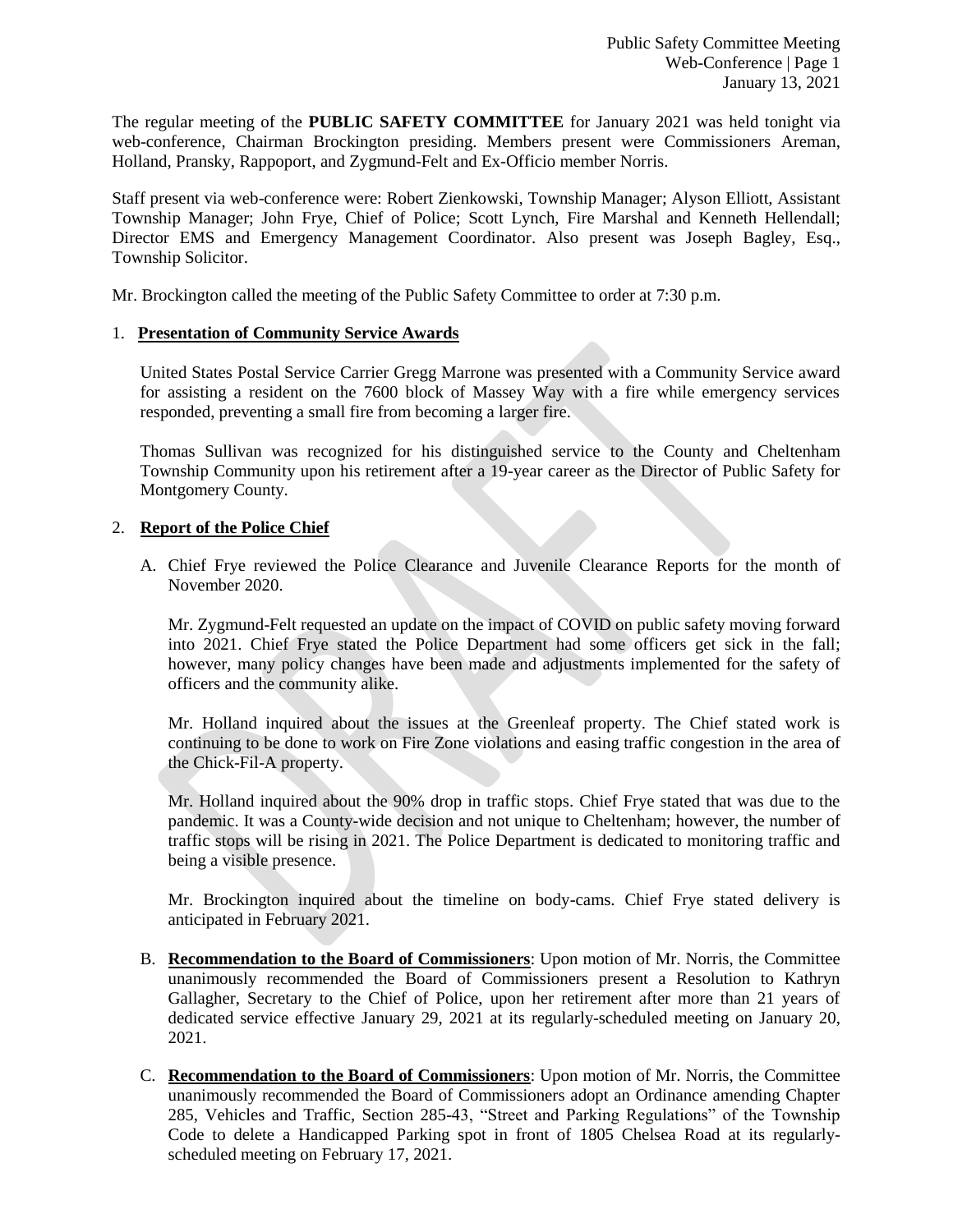- D. **Recommendation to the Board of Commissioners**: Upon motion of Mr. Norris, the Committee unanimously recommended that the Board of Commissioners authorize advertisement of its intention to consider the adoption of the aforementioned Ordinance amending Chapter 285, Vehicles and Traffic.
- E. Committee members and Staff discussed the need for a replacement prisoner van, which is used to transport prisoners to local court and County court as well as for patrol.

**Recommendation to the Board of Commissioners**: Upon motion of Mr. Norris, the Committee unanimously recommended the purchase of a 2021 Transit-250 Crew Van from Co-Stars vendor New Holland Auto Group in the amount of \$65,000, conditioned upon the receipt of additional quotes for inserts and add-ons after manufacturing.

F. Committee members and Staff discussed the change in the color of the police vehicles as well as the markings on those vehicles. Mr. Zienkowski expressed his desire for Cheltenham Police vehicles look different than those in surrounding communities. Chief Frye stated the proposed design is cost-effective because it uses decals, not vehicle wraps. Mr. Pransky inquired whether the vehicles purchased in 2020 have been delivered and if they can be delivered in black rather than white so the new design can be implemented right away. If it cannot be changed, Chief Frye and Mr. Zienkowski stated they will look into the cost to have them painted black prior to being outfitted with the new decals. This will be phased in as new vehicles are purchased.

**Recommendation to the Board of Commissioners**: Upon motion of Mr. Norris, the Committee unanimously approved the adoption of the new design for Cheltenham Police Department vehicles.

Upon motion of Mr. Norris, the Committee unanimously received the Report of the Police Chief.

### 2. **Report of the Fire Marshal**

Fire Marshal Scott Lynch presented the fire report for the month of November 2020. The Fire Board Meeting was cancelled for December 2020; therefore, there were no minutes to submit.

Mr. Brockington inquired how COVID has impacted fire services. Mr. Lynch stated all fire company personnel are following the guidelines presented by Emergency Management. All trainings and meetings are being held via Zoom and personnel are not hanging out in any of the fire house buildings. When responding to routine calls, they wear their fire masks and sit in the windows of the fire trucks. For active fire calls they do their best to social distance with fire masks and respond as quickly as possible to extinguish fires.

Mr. Zygmund-Felt inquired about the data retrieval and accuracy of the reporting for the run reports. Mr. Lynch stated that each fire company enters its run data into the Township-wide fire reporting system and he runs the full report of all companies at the end of the month. There is no access to the data other than to run a report; therefore, the data is not compromised.

Mr. Lynch stated that all members of the Ogontz Fire Company were presented options to laterally transfer to any of the other Cheltenham Township fire companies after its decertification. To-date, none have done so. He stated the equipment is still at the firehouse and no decisions have been made on how it will be handled or liquidated. The next step will be to discuss the liquidation of assets and move certified members who choose to transfer laterally.

Mr. Lynch thanked Mr. Holland for the Town Hall meeting with the Neighbors of Wyncote, specifically for the area around Wistar Drive and Mellon Road. They have distributed 60 smoke detectors and have more on order to install in that area.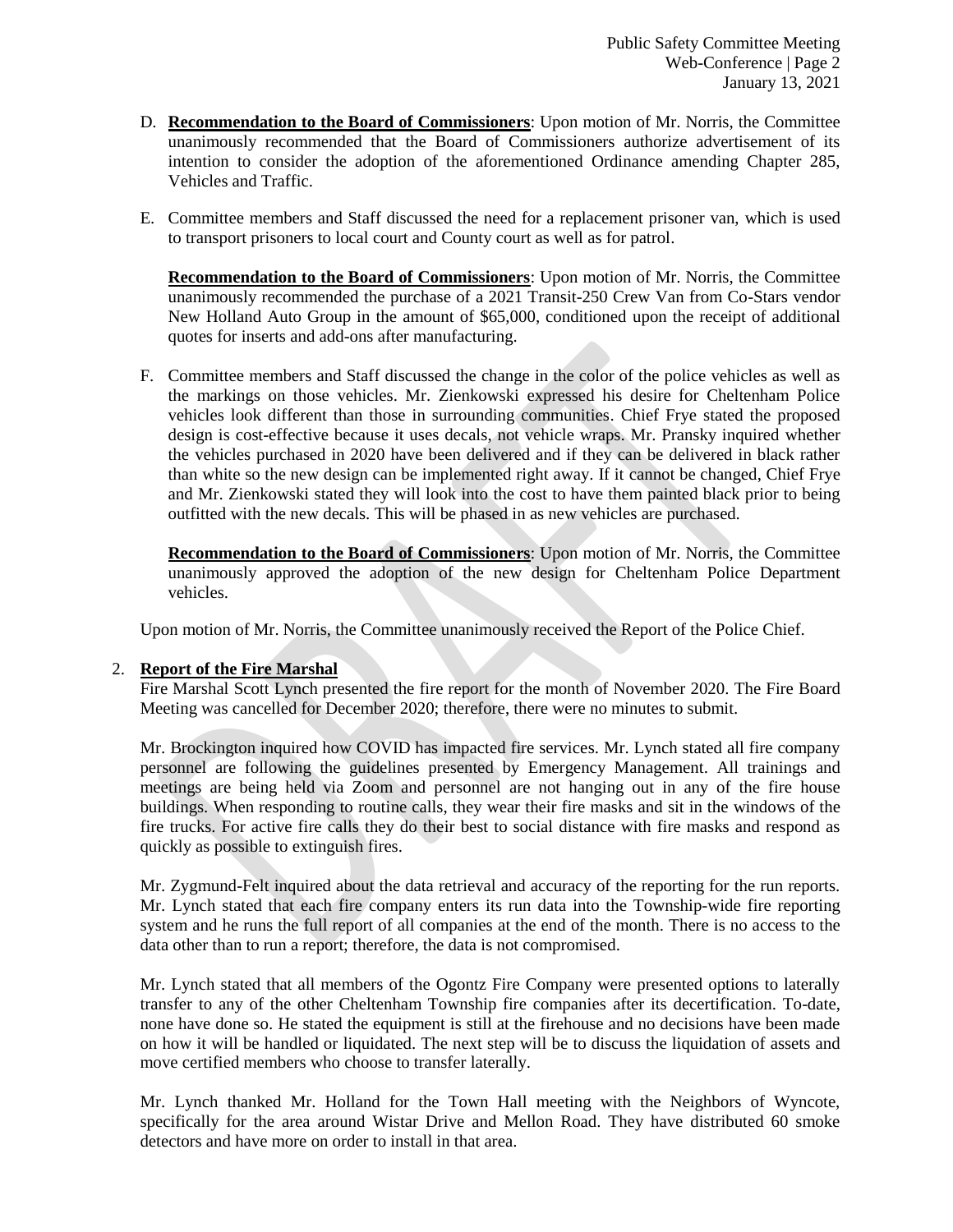Upon motion of Mr. Norris, the Committee unanimously received the report of the Fire Marshal and the Fire Board Minutes.

## 3. **Report of the EMS Director**

A. Committee members and staff discussed the need to replace the Assistant Chief's vehicle, the model of that vehicle, and disposition of the current vehicle. Mr. Pransky inquired about a hybrid vehicle in lieu of a gas operated vehicle. Mr. Hellendall said it was investigated and the vehicles were more expensive, have less gas mileage, and require the expenditure of \$3,000 every other year for a new battery. The selected vehicle comes with a 100,000 miles bumper to bumper warranty. Mr. Hellendall detailed the reasons for the Assistant Chief to have a vehicle to respond to emergencies, report in off-duty hours, and to be on call two out of four weeks each month to respond to calls. The Assistant Chief's current vehicle is inoperable and has had many expensive repairs. Mr. Hellendall stated that it is an essential vehicle that needs to be replaced. Mr. Holland inquired whether this item was approved in the 2021 capital budget; Mr. Zienkowski and Mr. Hellendall confirmed that it is.

**Recommendation to the Board of Commissioners**: Upon motion of Mr. Holland, the Committee unanimously recommended the purchase of 2021 Dodge Durango for the Assistant Chief in the amount of \$36,888.00 from COSTARS vendor New Holland Auto Group as proposed.

B. Committee members and staff discussed a Request for Proposals (RFP) for third party EMS billing and subscription services. Mr. Hellendall said outsourcing billing will help the Township increase its collection income because the companies that provide these services have access to programs that the Township cannot afford. For example, the Township writes off approximately \$1,200 a month relate to collections from will. The third parties have access to a service that costs \$20,000 annually that can do this. This is just one of the areas where third parties have the costly infrastructure in place to increase collection rates. Mr. Hellendall said companies do not get paid unless they collect revenue. One company they talked to charges 8% on what is collected and most agencies see a 10% increase in revenue the first year of service. The third parties can also manage the annual subscription program.

This would eliminate one full-time employee, with the service costing approximately the same as the salary of the employee. Mr. Zygmund-Felt asked to have the new Director of Fiscal Affairs involved in the review process. Mr. Areman stated he wanted to make sure the healthcare information of residents would be secure and wanted to know who was liable if there was a breach. Mr. Zienkowski stated that after the RFP the Committee and the Board of Commissioners would have the opportunity to ask whatever and as many questions as they needed to be comfortable with a vendor prior to an agreement.

**Recommendation to the Board of Commissioners:** Upon motion of Mr. Holland, the Committee unanimously agreed to recommend the Board of Commissioners authorize issuance of a Request for Proposals for Emergency Medical Services Billing and Subscription Services, condition upon satisfactory review by the Township Solicitor.

# 4. **Report of the Emergency Management Coordinator**

Mr. Hellendall reported that Montgomery County is giving the first of two doses of the Moderna vaccine to Phase 1A, which includes healthcare workers and EMS personnel. He further stated that all EMS employees have had their first dose and are scheduled for their second dose the last week of January. He noted that two staff members got sick from the vaccine with symptoms including: chills, body aches, a low fever, and flu-like symptoms for approximately 24 hours. Phase 1B is next group to get the vaccine; however, the definition of who falls into that category is currently being re-evaluated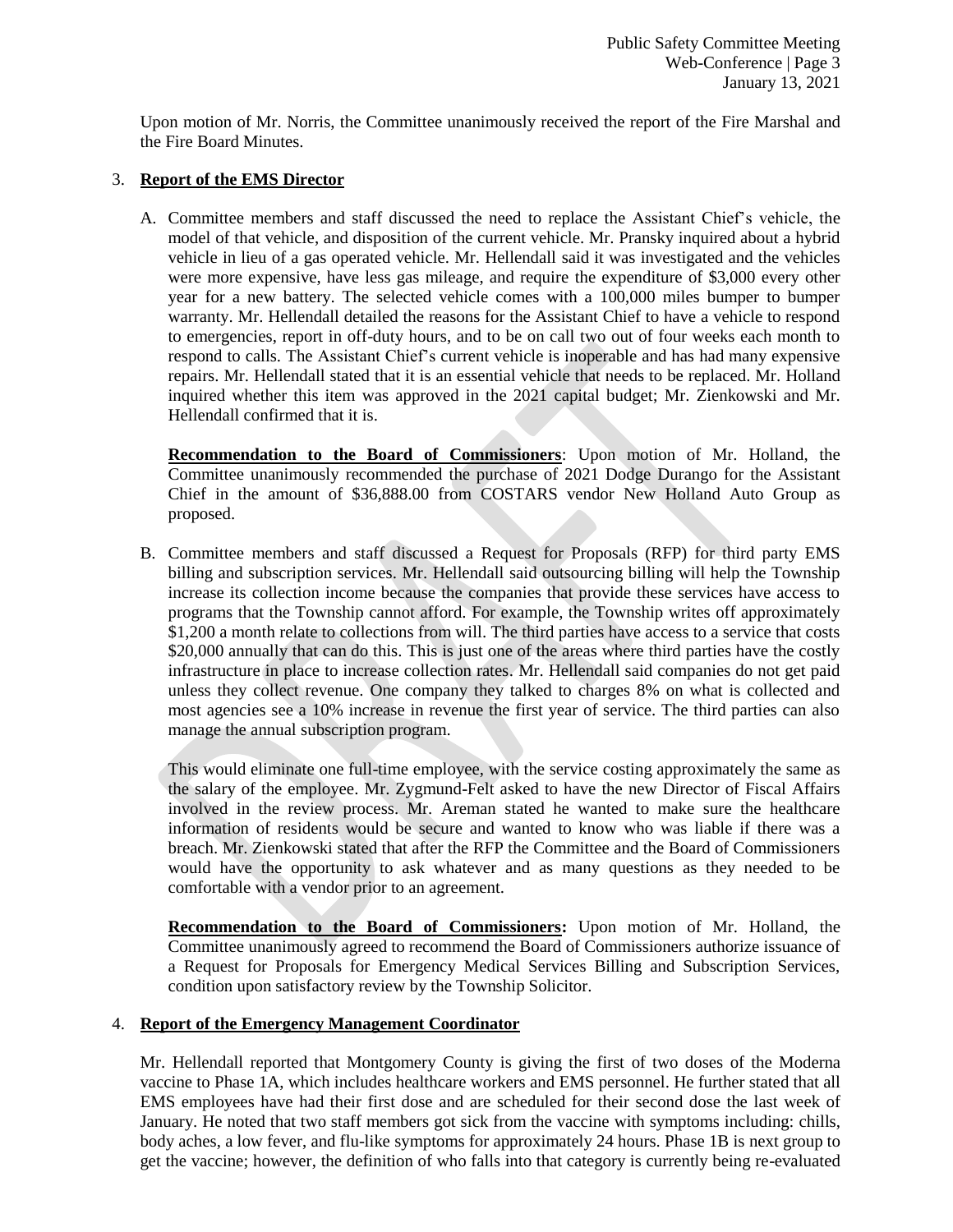Public Safety Committee Meeting Web-Conference | Page 4 January 13, 2021

at the County level. Montgomery County has a pre-registration option so it can take a census of who wants the vaccine. Vaccination and pre-registration information is available on the County's COVID-19 Vaccine webpage [\(https://www.montcopa.org/3660/COVID-19-Vaccine\)](https://www.montcopa.org/3660/COVID-19-Vaccine). The County is currently vaccinating 3,000 people a week; however, they would like to get to 5,000 a week. The State has provided 100,000 doses per county regardless of population size. Montgomery County has 990,000 people, where Lehigh County has 100,000 people, making it a longer process for Montgomery County to vaccinate its residents.

Upon motion of Mr. Norris, the Committee unanimously received the report of the EMA Director.

# 5. **Report of the Township Manager**:

Mr. Zienkowski recognized Mr. Lynch and Mr. Sergio for their work regarding the clean-up at the Greenleaf at Cheltenham site. Mr. Zienkowski thanked the Police Department for their patrols to move traffic along and keep the fire lane clear. He thanked Mr. Holland and Mr. Norris for working with Township officials and Greenleaf management to clear up the unacceptable condition of the property with regard to trash. Mr. Fleming and his Department will begin issuing citations daily to get this situation resolved expeditiously.

Mr. Zienkowski thanked the Board of Commissioners and all Township Staff and employees for working well together and getting the job done.

Upon motion of Mr. Norris, the Committee unanimously received the Report of the Township Manager.

### 6. **Old Business**:

Mr. Areman provided an update on the PennDOT Limekiln Pike Bridge Project. The bridge will be completely closed from 12:00 p.m. on Friday, January 15, 2021 until approximately 5:00 a.m. on Monday, January 18, 2021. He felt that was not enough notice. The contractor representative stated they are required to provide a two-week notice of the closure. They were notified the last week in December that they had approval and made notifications as soon as they were made aware. The Committee discussed having a flagger at Limekiln Pike and Willow Grove Avenue for this and future closures. If they do not have a flagger, a Police Detail will be used at a cost of \$130 per hour per officer. Letters were delivered to 40 residents notifying them of the closure and the contractor stated "local traffic only" signs will be placed on Brooke Road. Mr. Areman requested this and all future road closures related to this project be placed on the Township website as soon as the Township is notified. The contractor stated the next scheduled road closure for this project is scheduled for 12:00 p.m. on Friday, February 19, 2021 through approximately 5:00 a.m. on Monday, February 22, 2021.

### 7. **New Business**:

A. Discussion on cut-through traffic safety concerns on Sharpless Road, Valley Road, Ansley Avenue and Mountain Avenue.

Mr. Brockington asked why this item was not presented to the Traffic Calming Committee before being presented to the Public Safety Committee. Mr. Norris stated it would be moved to that Committee for review and recommendations before further discussion.

- B. Mr. Areman asked that the pedestrian signs that were on the crosswalk in the roadway on Easton Road at Wesley Avenue be replaced.
- C. Mr. Areman informed the Chief about drag racing on Limekiln Pike from Waverly Road to Glenside Avenue and sometimes down to the Limekiln Pike Bridge Project between 9 p.m. and 10 p.m. He asked for more patrols to address this ongoing safety and traffic issue.